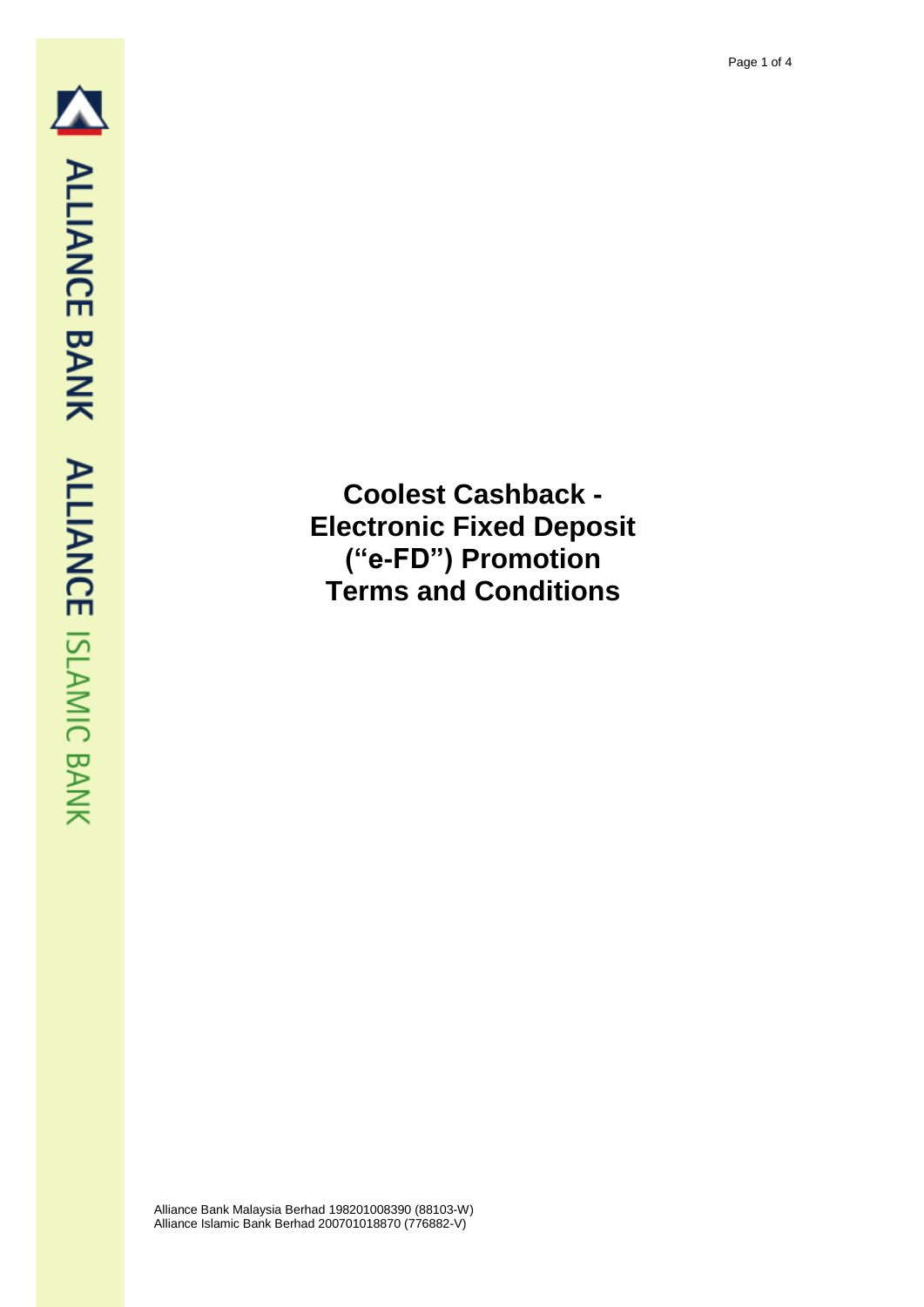- 1. The "Coolest Cashback- Electronic Fixed Deposit ("e-FD") Promotion ("Promotion") is organised by Alliance Bank Malaysia Berhad and Alliance Islamic Bank Berhad ("Bank") shall run from **1 February 2022 to 30 June 2022** ("Promotion Period"); inclusive of both dates, unless as stated otherwise.
- 2. The Promotion shall end when either the Bank has achieved the campaign threshold allocated as per **Table A** or at the end of the Promotion Period whichever comes first.
- 3. By participating in this Promotion, the Eligible Customers (as defined hereunder) shall have thoroughly read and fully understood the Terms and Conditions herein and fully agree to be bound by and accept all of the Terms and Conditions.
- 4. This Promotion is open to the following customers ("Eligible Customers"):
	- a) New to Bank customer or existing customer aged 18 years old and above without Current/ Savings Account/-i ("CASA/-i") including SaveLink Account, Share Trading and Share Margin Financing ("SMF") Accounts with the Bank only; and
	- b) Open an Alliance SavePlus Account/-i ("Eligible Account") during the campaign period via allianceonline mobile app.
- 5. Notwithstanding the above mentioned, the following individuals are NOT eligible to participate in this Promotion:
	- a) Customers whose Eligible Account(s) with the Bank are dormant or inactive or who have breached any agreements with the Bank; or
	- b) Customers whose account(s) with the Bank are, as per the bank's internal policies, unsatisfactorily conducted; or
	- c) Any other persons as determined by the Bank to exclude according to its internal policy (ies); or
	- d) Permanent and/or contract employees of Alliance Bank (including its subsidiaries and related companies) are not eligible to participate
- 6. To be entitled for the respective e-Fixed Deposit (eFD) promotion as stipulated in **Table A** below, the Eligible Customers have to complete Eligible Account opening through **allianceonline mobile app** (AOM) - electronic Know Your Customer process ("eKYC") during Promotion Period. The completion of account opening including perform a minimum initial deposit of RM20 via DuitNow from own account in another bank to activate the account and the AOM access within the Promotion Period, otherwise the Bank reserves the right to forfeit the promotion.

## **Table A**

| <b>Participating</b><br><b>Product</b><br>("eFD") | <b>Minimum</b><br>amount per<br>placement | <b>Maximum</b><br>amount per<br>placement | <b>Maximum</b><br>amount per<br><b>Eligible</b><br><b>Customer</b> | <b>Tenure</b> | eFD<br><b>Promo Rate</b><br>with effect<br>from 20 May<br>2022 | Campaign<br><b>Total</b><br><b>Threshold</b> |
|---------------------------------------------------|-------------------------------------------|-------------------------------------------|--------------------------------------------------------------------|---------------|----------------------------------------------------------------|----------------------------------------------|
| e-Fixed Deposit<br>(conventional or<br>Islamic)   | RM1.000                                   | RM50,000                                  | RM100,000                                                          | 12 months     | 2.80% p.a.                                                     | RM20million                                  |

The new eFD Promo Rate will be revised with effect from 20 May 2022. Eligible Customers who have opened the account before 20 May 2022 and yet to make 2 eFD placements will enjoy 2.80%p.a. by last placement date of 4 July 2022.

7. The Eligible Customer will receive a push notification via AOM the next day after the Eligible Account and AOM are activated. Then the Eligible Customers are entitled to the following eFD promotion. Eligible Customer has to login to **AOM** to complete eFD placement latest by **4 July 2022** in order to enjoy the Promo Rate. Eligible Customers can click on the push notification to place the promo e-FD instantly or place the e-FD later in the AOM under Manage Fixed/Term Deposit feature by choosing the product **"SavePlus 12-mth promo / SavePlus-i 12-mth promo"**.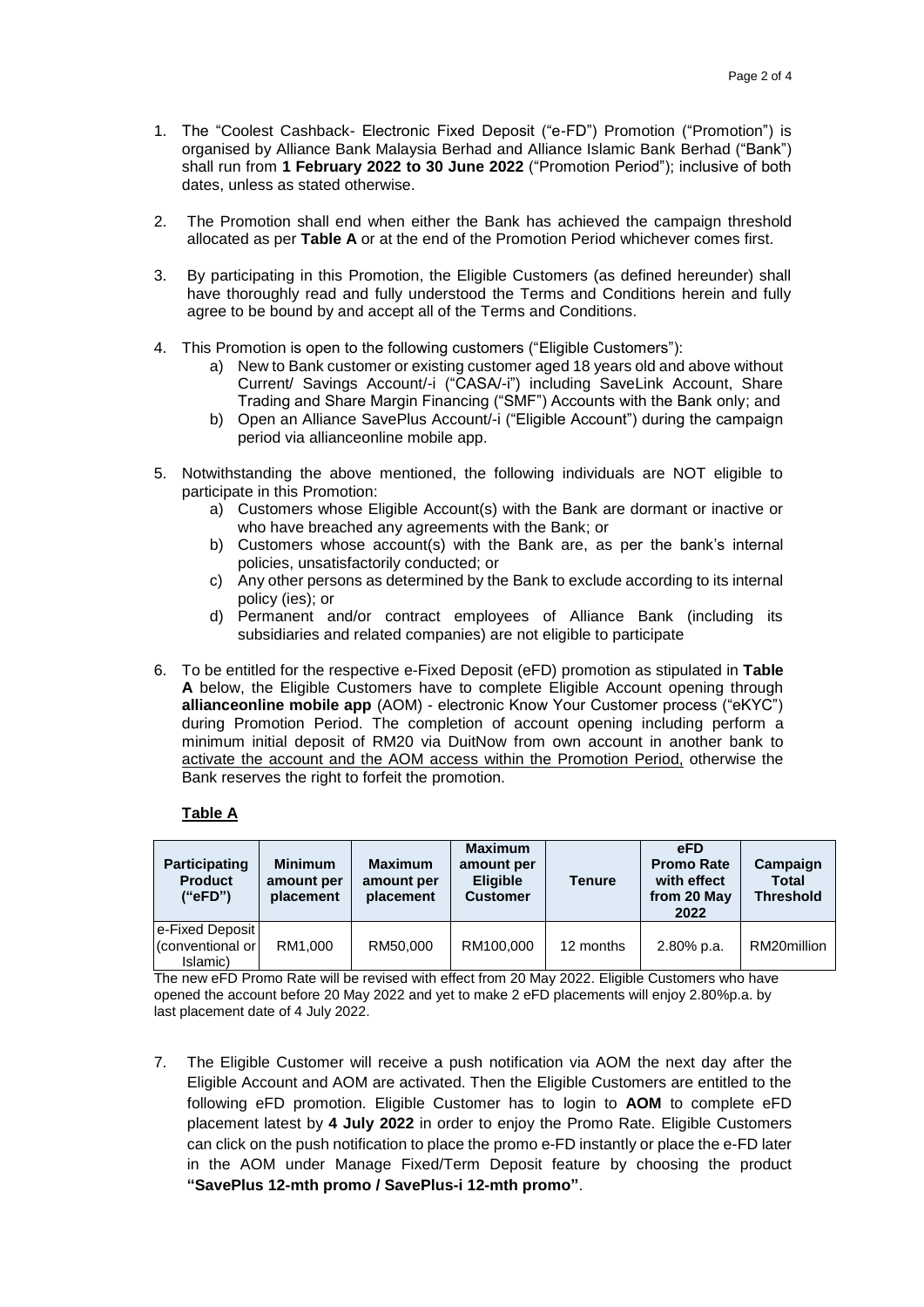- 8. Eligible Customers who failed to click on the push notification or choose **"SavePlus 12 mth promo / SavePlus-i 12-mth promo"** during the placement of eFD in AOM will not be eligible to enjoy the eFD Promo Rate once the eFD has been submitted and confirmed. Eligible Customers are advised to check on the interest rate/profit rate generated before confirm the eFD placement.
- 9. Each Eligible Customer can make two (2) placements in total throughout the Campaign Period. Minimum amount per placement is RM1,000 and the maximum amount is RM50,000; per Eligible Customer the maximum placement is up to RM100,000. If for any reason Eligible Customers open multiple Eligible Accounts, only two (2) eFD placements will be granted the Promo Rate.
- 10. Upon maturity of the initial eFD placement, the eFD will be automatically renewed into a 12-months e-Fixed Deposit/e-Alliance Term Deposit-i at the prevailing board rate. The interest/profit of the eFD will be added into the Principal amount upon completion of the eFD tenure.
- 11. Partial withdrawal of the eFD placement shall not be allowed during the 12-months tenure of the eFD. If the eFD is withdrawn before its maturity date, then the interest/profit payable, if any, will be subjected to the Bank's policy on premature withdrawal.
- 12. For Eligible Customers who hold accounts jointly with other parties, all such accounts shall be considered as one single account only based on the name of the primary account holder.
- 13. The eFD Promo Rate is subject to revision and should there be a change in the Overnight Policy Rate ("OPR") a notice will be published on the Bank's website at [www.alliancebank.com.my](http://www.alliancebank.com.my/) or by other means of communication as the Bank may determine later.
- 14. The Eligible Customers' Eligible Accounts must be valid and active during and after the Promotion Period to qualify for the eFD (not closed or terminated) as determined by the Bank as per the bank's internal policies. If during the Promotion Period and eFD Period, the Eligible Customers close the Eligible Accounts for any reason, his/her participation in the Promotion may become null and void with immediate effect.
- 15. If the Eligible Customers have participated in several Promotions or Campaigns at the same time, the Eligible Customers are only entitled to the Reward under one of the participating Promotions or promotions. The Bank reserves the right to decide which Promotions or promotions is applicable to the relevant Eligible Customers
- 16. This Terms and Conditions shall be supplemental to and not be in exemption of any one or more of the existing terms, conditions and/or guidelines governing and/or regulating the operation and/or maintenance of the accounts or otherwise.
- 17. All decisions made by the Bank in respect of this Promotion shall be final and conclusive and no appeals, correspondences or protests shall be entertained.
- 18. The Bank reserves the right at any time to add, delete, vary and/or amend the Terms and Conditions, wholly or in part, as per the bank's internal policies with prior notice given to the Eligible Customers via the bank's official website, and the Eligible Customers shall by virtue of their participation in this Promotion to have fully read, understand, agreed and accepted the said additions, deletions, variations and/or amendments. For the updated version of this Terms and Conditions, please visit [www.alliancebank.com.my](http://www.alliancebank.com.my/) from time to time. In the event of any inconsistency between the Terms and Conditions hereunder and the updated version(s), the latter shall prevail but only to the extent of such inconsistency thereof.
- 19. No cash/credit alternative will be Cash Backed in exchange of the Cash.